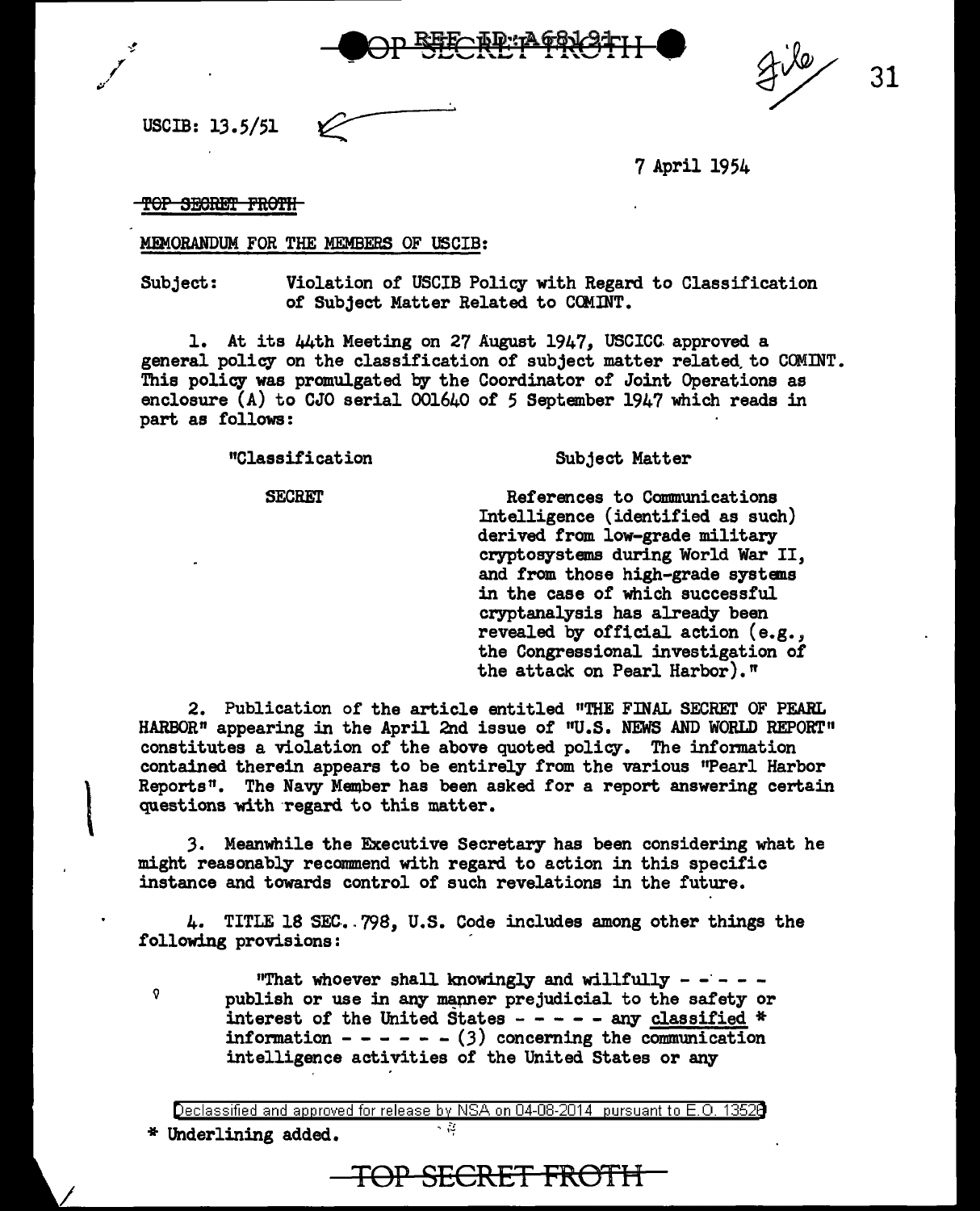USCIB: 13.5/51

7 April 1954

#### TOP SEGRET FROTH-

.:f

,

Subject: Violation 'or USCIB Policy with Regard to Classification of Subject Matter Related to CCMINT.

foreign government; or  $(4)$  obtained by the processes of communication intelligence from the communications of any foreign government knowing the same to have been obtained by such processes, shall be, etc."

ためさせ

"- - - The term 'classified information' as used herein shall be construed to mean information which, at the time of the violation under this Act, is for reasons of national security, specifically designated by a United States Government agency for limited or restricted dissemination or distribution."

*5.* Aside from other aspects of the above quoted law the element of "classified information" is of interest. We have here a case wherein information which has been made a matter of official public record by at least one United States Government agency (Congress) has been declared SECRET by another United States Government agency (USCIB) and now reissued in the public press.

6. Even if it were deemed expedient and desirable to apply the above law or any other sanction in this case and after overcoming the difficulties or proving that publication was done knowingly and willfully, we would still be faced with the difficulty of sustaining the classified nature of the information. This appears to be an impossible task.

7. One of the considerations that enters into the assignment of security classifications is the ability to maintain the degree of security required. It appears that insofar as official documents already a matter of public record are concerned our policy is not realistic in this respect.

8. Whether or not the revelations repeated in the above mentioned article have or will damage our current COMINT effort is not yet known. It is understood however that the so-called Japanese "Purple Machine" is still in use and that we are deriving useful information from it. The Director, NSA has been asked to supply information on this point.

USCIB:  $13.5/51$  - 2 -

 $\mathcal{N}_{\mathcal{N}}$ 

# TOP SECRET FROTH